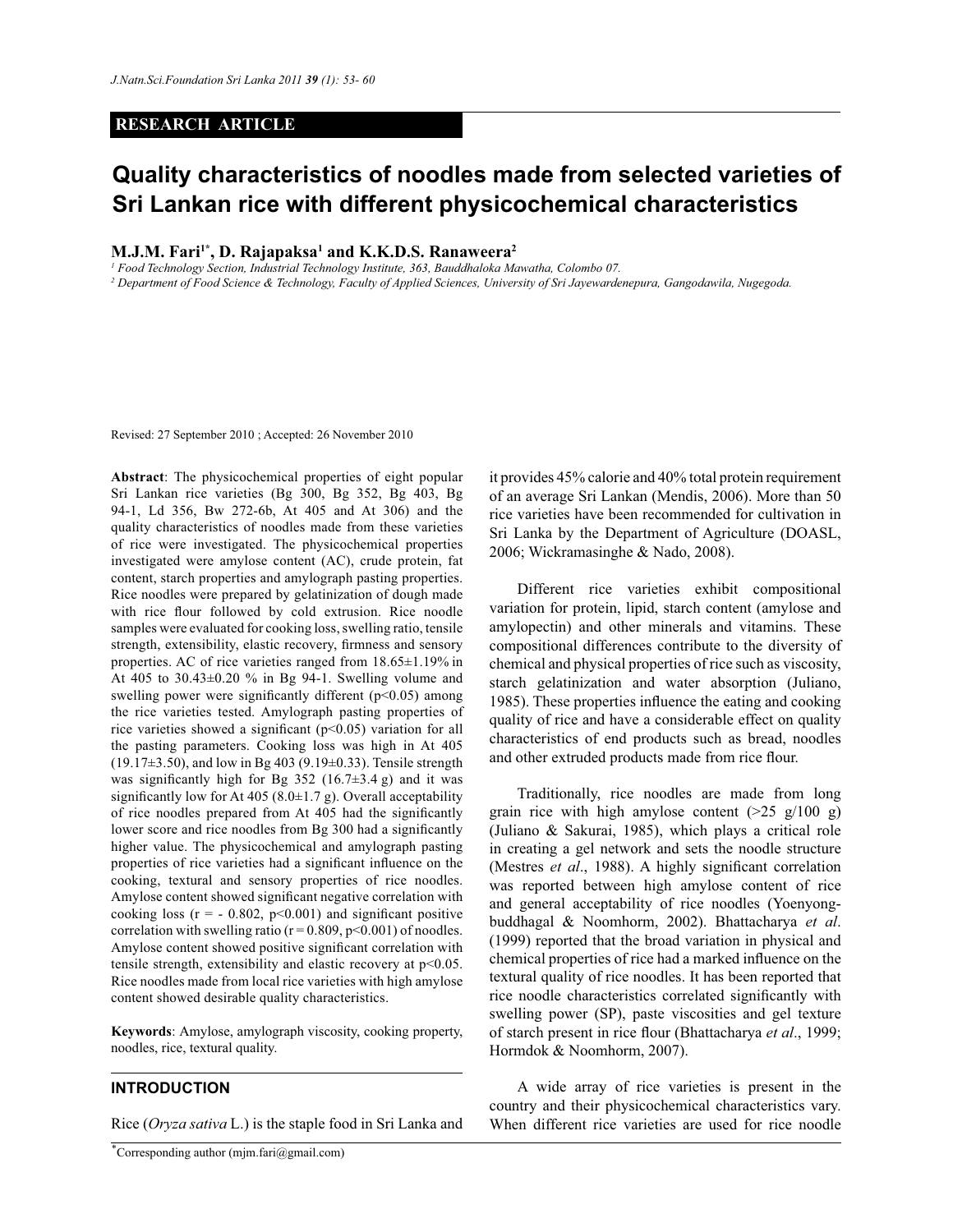production, variation in quality characteristics can be expected. A detailed study of the effect of Sri Lankan rice varieties on the quality of rice noodles is not documented to date.

 The objectives of the present study were to investigate the physicochemical properties of locally grown rice varieties, the quality characteristics such as cooking, textural and sensory attributes of rice noodles and to determine the relationship between physicochemical characteristics of rice varieties and the quality of noodles made from flour of different varieties of rice.

# **METHODS AND MATERIALS**

The following paddy samples were collected from Rice Research and Development Centres in Sri Lanka and their respective regional stations; Bg 300, Bg 403, Bg 94-1 and Bg 352 from Bathalagoda (Bg); At 306 and At 405 from Ambalantota (At); Bw 272-6b from Bombuwala (Bw); and Ld 356 from Labuduwa (Ld).

*Preparation of raw materials*: The grains were dehulled and polished using a commercial dehuller (Type LM 24- 2C, Rubber roller, China) and a polisher (Model N-70, China) at a commercial grinding mill in Colombo. Rice was ground to make flour using the universal milling machine (Universal mill PE 402, Bauermeister, Germany) fitted with a 0.5 mm sieve attachment at the Industrial Technology Institute (ITI), Colombo.

*Physicochemical analysis*: Crude protein (Kjeldhal nitrogen using DK 6 heating digester and Kjeltec semiautomatic distillation unit, UDK 132, VELP Scientifica, Italy) (Nitrogen conversion factor=5.95) and crude fat (Soxotherm 5306 AK, Gerhardt, Bornheimer Strabecon, Bonn, Germany) were determined according to the AACC method (1995). Amylose content (AC) was determined according to the method of Juliano (1985).

*Starch properties*: The method of Crosbie *et al*. (1992) was used to study the starch properties. Flour samples (0.4 g db) were mixed with 12.5 mL water in centrifuge tubes. The mix was equilibrated at 25 ˚C for 5 min. It was then heated to 92.5 ˚C and kept at that temperature for 30 min. The samples were cooled in an ice water bath for 1 min, equilibrated at 25 ˚C for 5 min and centrifuged (ICE Centra - 4B Centrifuge, Damon, USA) at 3000 rpm for 5 min. The flour swelling volume (mL/g) was calculated by converting the resultant gels on volume basis.

 The supernatant was carefully removed and the swollen starch sediment was weighed. Swelling power (SP) was expressed as the ratio of weight of wet sediment to the initial weight of dry flour  $(g/g)$ . The supernatant was placed in the evaporating dish and dried at 130 ˚C for 4 h to get a constant weight. Solubility (g/g) was estimated as the ratio of the weight of dry flour supernatant to the initial weight of dried flour.

*Amylograph pasting properties*: Pasting properties of rice samples were studied using the Amylograph (Brabender, BD 172502, Duisburg, Germany) according to the AACC Method (1995). Rice flour (50 g, 12 % moisture basis) was weighed and mixed with 450 mL of distilled water to get 10 %  $(g/g)$  slurry. Prepared sample was transferred to a viscometer bowl. The test was started at 35 ˚C and held for 5 min, followed by heating to 95 °C at the rate of 1.5 ˚C/min and kept for 20 min. The sample was then cooled to 50 ˚C at the rate of 1.5 ˚C/min while maintaining the rotating speed of bowl at 75 rpm. Peak viscosity (PV), viscosity at the end of hold time at 95  $\degree$ C / hot paste viscosity (HPV), final viscosity at the end of cooling to 50 ˚C / cold paste viscosity (CPV), breakdown (BD=PV-HPV) and setback (SB=CPV-PV) were recorded.

*Preparation of rice noodles*: Noodles were prepared using 1 kg of rice flour. Rice flour was mixed with water to form a dough in the Hobart mixer (Hobart CE 100, London, UK). The dough was gelatinized by placing in a kitchen steamer and steamed for 30 min. The dough was kneaded for 15 min to evenly distribute the gelatinized starch. The dough was then placed in a Pasta machine (Pama Roma MODP/ 15, Pama Parsi, Rome, Italy), fitted with a die of 0.1 cm diameter pore size and extruded to get strands. These strands were steamed for 15 min and dried at 40 ˚C for 4 h in an electric dryer (Pama Roma MODPR/12, Pama Parsi, Rome, Italy).

*Cooking and textural quality of noodles*: Dried noodles (25.0 g) were cut into small pieces (5.0 cm in length) and boiled in 250 mL of water for 5 min with occasional stirring. The cooking time of noodles was determined by pressing the noodle between two glass plates and disappearance of the white core was examined with naked eyes. Cooking time is the time taken for the white core to disappear when the noodle strand is boiled in water (Chen *et al*., 2002). Cooked samples were drained for 5 min and immediately weighed. The drained water was collected and the volume was noted. Twenty millilitres of the drained water was transferred to an evaporating dish and dried at 105 ˚C until a constant weight was attained. Cooking loss (%) was calculated based on the dry weight of noodles (SLS, 1989). Rehydration or swelling ratio was estimated as the percentage increase in weight of cooked noodles compared to weight of dried noodles (Suhendro *et al*., 2000).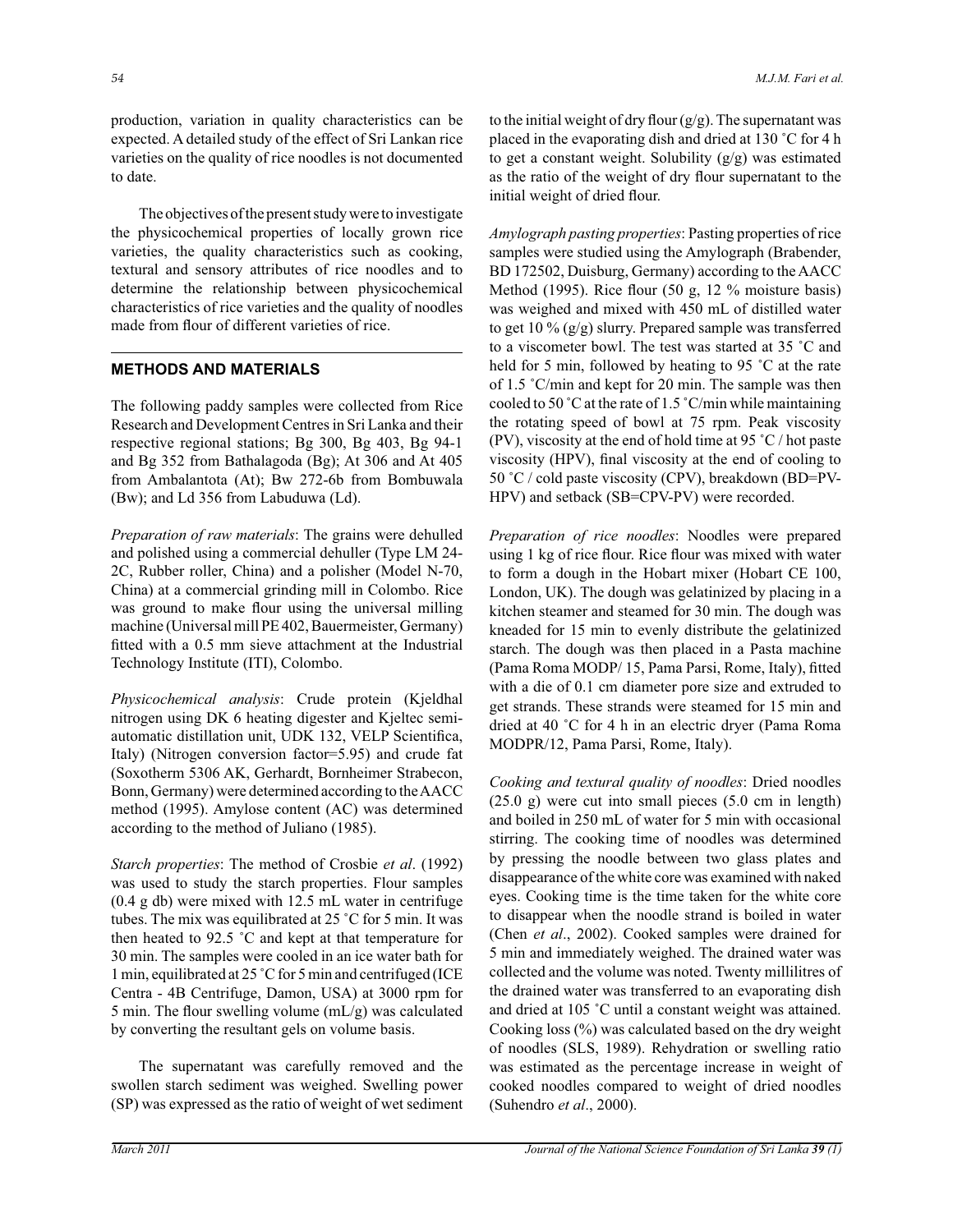Testing for tensile strength was carried out using Tensile Tester (Tinius Olsen HIOKS-5698, Red Hill, England) as described by Bhattacharya *et al*. (1995). A strand of cooked noodles was wound around parallel rollers of the tensile tester. The upper arm was set to travel apart from the lower arm at the speed of 1 mm/s. The maximum force (g) required to break the noodles gives an indication of the sample's resistance to breakdown, and the distance (mm) to breakdown indicates the extensibility. The experiments were replicated 10 times.

 Firmness and elastic recovery were determined according to the methods described by Sowbhagya and Ali (2001). Noodle strands were compressed using a constant load (50 N) with a Relaxation tester (Elastocon AB, EB 02, Sweden) for 5 min. Load was removed and allowed to recover for 5 min. Thickness measurements were taken before compression, after compression and after recovery. Firmness (F) and elastic recovery (ER) were calculated from the average of readings as follows,

 $F (\%) = [e_1/e]^* 100$ ER (%) =  $[(e_2 - e_1)/(e - e_1)]$ \*100 where,

- e = thickness of strands (mm) before compression
- $e_1$  = thickness of strands (mm) after compression
- $e_2$  = thickness of strands (mm) after recovery

*Sensory evaluation*: The prepared noodles were evaluated by 12 screened and trained panellists at ITI. The sensory quality of noodles was evaluated based on the preference for appearance, flavour, hardness, stickiness and overall acceptability using a 7- point hedonic scale, where 1-represented the least preference and 7-the most preference. Samples were evaluated by the panellists in individual booths. Sample size of 20g was served in a

**Table 1**: Physicochemical properties of rice

| Variety   | Amylose                         | Fat                            | Protein                      |  |
|-----------|---------------------------------|--------------------------------|------------------------------|--|
|           | $(\%)$                          | $(\%$ , db)                    | $(\%, db)$                   |  |
| Bg 352    | $28.94 \pm 1.78^{a,b}$          | $0.85 \pm 0.06^{\circ}$        | $8.40 \pm 0.43^{\circ}$      |  |
| Bg 300    | $26.76 \pm 1.64$ <sup>c</sup>   | $0.56 \pm 0.09$ <sup>f</sup>   | $7.84 \pm 0.07$ <sup>d</sup> |  |
| Bg 403    | $29.17 \pm 0.35^{a,b}$          | $1.03 \pm 0.05$ <sup>c,d</sup> | $7.34 \pm 0.14$ <sup>e</sup> |  |
| Bg 94-1   | $30.43 \pm 0.20^{\circ}$        | $1.36 \pm 0.04^{\circ}$        | $6.84 \pm 0.20$ <sup>f</sup> |  |
| Ld 356    | $27.23 \pm 0.81$ <sup>b,c</sup> | $0.75 \pm 0.15^{\circ}$        | $11.18 \pm 0.22^{\circ}$     |  |
| Bw 272-6b | $25.51 \pm 1.50^{\circ}$        | $1.17 \pm 0.18$ b,c            | $9.76 \pm 0.03^b$            |  |
| At $405$  | $18.65 \pm 1.19^{\rm d}$        | $0.89 \pm 0.04^{\text{d,e}}$   | $8.55 \pm 0.44^{\circ}$      |  |
| At 306    | $25.87 \pm 1.05$ <sup>c</sup>   | $1.28 \pm 0.10^{a,b}$          | $10.02 \pm 0.08^{\circ}$     |  |

In each column means with same superscript are not significantly different ( $p < 0.05$ ); db=dry basis

small glass cup coded with three digit random numbers.

*Statistical Analysis*: Data were analysed by Analysis of Variance (ANOVA) and mean separation was done by Fishers Least Square difference (LCD) at p<0.05. The sensory data were subjected to Freidman non-parametric two-way ANOVA using SAS (v. 6.12) package. Pearson correlation coefficients among parameters were calculated using SAS Proc corr (v. 6.12).

# **RESULTS AND DISCUSSION**

#### **Physicochemical characteristics of rice**

The amylose content of tested varieties of brown rice is given in Table 1. Based on the amylose content (AC), rice can be classified as waxy rice (1-2 %), low amylose rice (2-20 %), intermediate amylose rice (20-25 %) and high amylose rice (>25 %) (Yoenyong-buddhagal & Noomhorm, 2002). All varieties used in the study belong to high amylose type rice except At 405, which belongs to the low amylose type. Significant differences (p<0.05) were observed among the AC of the rice varieties studied. Bg 94-1 had significantly higher AC with  $30.43\pm0.20$  %.

 Fat content of rice ranged from 1.36±0.03% for Bg 94-1 to 0.56±0.09% in Bg 300. High amylose type rice tends to have less starch and lipids than the intermediate rice (Bhattacharya *et al*., 1999). However, the present study does not show any such relationship. The highest and lowest fat contents were observed in high amylose type rice varieties (Table 1). Protein content ranged from 6.84±0.20% in Bg 94-1 to 11.18±0.22% in Ld 366, which has red pericarp. Protein content was comparatively low in Bathalagoda rice varieties.

**Table 2**: Starch properties of rice

| Variety   | Swelling<br>power $(g/g)$      | Swelling<br>volume $(mL/g)$    | Solubility<br>(g/g)            |
|-----------|--------------------------------|--------------------------------|--------------------------------|
| Bg 352    | $8.33 \pm 0.44^b$              | $8.92 \pm 0.73$ <sup>b,c</sup> | $0.012 \pm 0.007$ <sup>a</sup> |
| Bg 300    | $8.28 \pm 0.28$ <sup>b</sup>   | $8.89 \pm 0.23$ <sup>b,c</sup> | $0.007 \pm 0.006^b$            |
| Bg 403    | $7.96 \pm 0.18$ <sup>b,c</sup> | $9.25 \pm 0.22^b$              | $0.012 \pm 0.003$ <sup>a</sup> |
| Bg 94-1   | $7.77 \pm 0.14$ <sup>b,c</sup> | $8.49 \pm 0.22^b$              | $0.015 \pm 0.009^{\circ}$      |
| Ld 356    | $8.19 \pm 0.29$ <sup>b,c</sup> | $9.29 \pm 0.15^{\circ}$        | $0.013 \pm 0.005^{\circ}$      |
| Bw 272-6b | $8.92 \pm 0.40^{\circ}$        | $10.41 \pm 0.42^{\circ}$       | $0.013 \pm 0.003^a$            |
| At $405$  | $8.33 \pm 0.28^b$              | $10.18 \pm 0.28$ <sup>a</sup>  | $0.008 \pm 0.004$ <sup>a</sup> |
| At 306    | $8.12 \pm 0.47$ <sup>b,c</sup> | $9.38 \pm 0.40^b$              | $0.013 \pm 0.004$ <sup>a</sup> |

In each column means with same superscript are not significantly different ( $p < 0.05$ )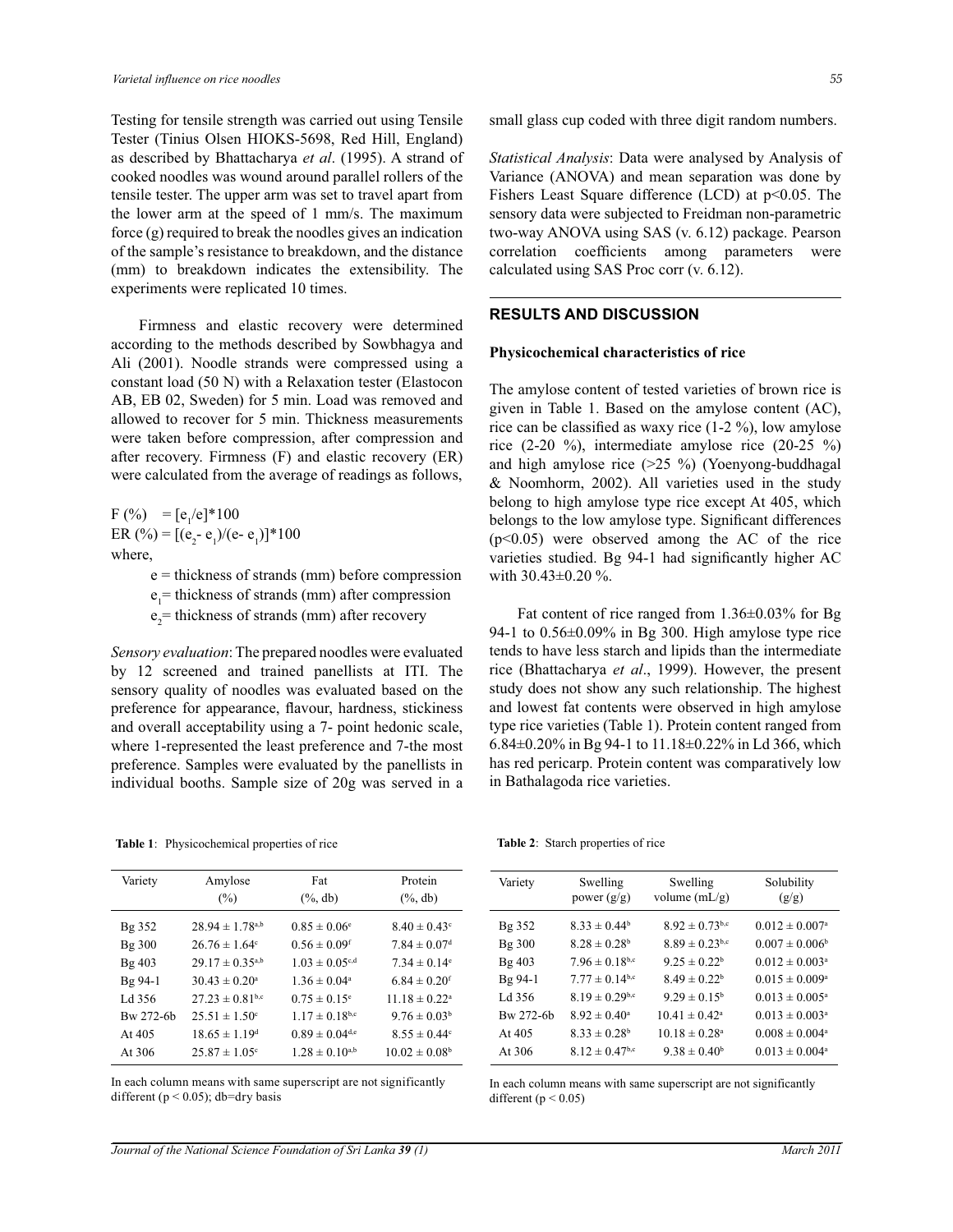#### **Starch properties of rice**

When starch is heated in the presence of excess water to temperatures above the gelatinization temperature, the granules imbibe water and swell causing starch to leach into the solution. The degree of swelling and the amount of solubilization depends on the chemical binding within the granules (Zhou *et al*., 2002). Presence of strong intermolecular bonds and high amylose content reduces the extent of swelling by forming an extensive network. The degree of swelling and level of solubilization also depends on the extent of chemical bonding within the granules (Bhattacharya *et al*., 1995).

 Swelling power indicates the ability of starch to hydrate under a specific cooking condition (92.5 ˚C/30 min). Swelling volume and swelling power were significantly different (p<0.05) among rice varieties (Table 2). Rice variety Bg 94-1 showed the lowest swelling power  $(7.77\pm0.14 \text{ g/g})$  and swelling volume  $(8.49\pm0.22 \text{ mL/g})$ , while Bw 272-6b showed the highest swelling power (8.92 $\pm$ 0.40 g/g) and swelling volume  $(10.41\pm0.42 \text{ mL/g})$ . Starch leaching during gelatinization is estimated by solubility. A significant difference  $(p<0.05)$  was observed for solubility of rice starches and the rice variety Bg 300 had the significantly lowest solubility.

 The difference in swelling power may be attributed to the difference in amylose content, viscosity patterns and weak internal organization resulting from negatively charged phosphate groups within the rice starch granules (Sing *et al*., 2006). Swelling behaviour of cereal starches has been reported as a property of their amylopectin content, where amylose acts as an inhibitor of swelling (Bhattacharya *et al*., 1995; Sing *et al*., 2006). This could be the reason for rice variety with low AC (At 405) having a high swelling volume.

|  | <b>Table 3:</b> Amylograph pasting properties of rice |  |  |  |
|--|-------------------------------------------------------|--|--|--|
|--|-------------------------------------------------------|--|--|--|

#### **Amylograph pasting properties of rice**

Pasting properties are regarded as one of the most important indices in the evaluation of starch properties of rice (Zhou *et al*., 2002). Paste viscosity profile or gelatinization pattern recorded in Brabender Amylograph for rice varieties showed a significant  $(p<0.05)$  variation for all the pasting parameters (Table 3).

 Peak viscosity (PV) indicates the highest viscosity yield by starch during the gelatinization under given conditions (Shuey & Tipples, 1994). The PV ranged from 813±58 BU in At 306 to 1240±150 in Bg 300. The high PV of Bg 300 reflects the ability of starch granules to swell freely before their physical breakdown. At 306, which had the lowest PV, indicates lower tendency for swelling of starch granules.

The viscosity measured after 20 minutes at 95 °C or hot paste viscosity (HPV) gives an indication of the stability of hot paste (Shuey & Tipples, 1994). HPV is influenced by the rate of amylose exudation, amylose-lipid complex formation, granule swelling and competition between exudated amylose and remaining granules for free water (Bhattacharya *et al*., 1999). HPV ranged from 576±159 in At 406 to 897±55 in Bg 352.

 Cold paste viscosity (CPV) describes retrogradation tendency of soluble amylose upon cooling (Bhattacharya *et al*., 1999). CPV increases upon cooling, which may be due to the aggregation of elements present in the hot paste such as swollen granules, fragments of swollen granules and starch molecules dispersed as colloids (Sing *et al*., 2006; Shuey & Tipples, 1994). CPV of rice samples ranged from 762±161 BU in At 405 to 2137±185 BU in Bg 352.

| Variety   | Peak                          | Hot paste                  | Cold paste                  | Set back                     | <b>Breakdown</b>             |
|-----------|-------------------------------|----------------------------|-----------------------------|------------------------------|------------------------------|
|           | viscosity                     | viscosity                  | viscosity                   | $(SB)$ $(BU)$                | $(BD)$ $(BU)$                |
|           | (PV) (BU)                     | $(HPV)$ (BU)               | $(CPV)$ (BU)                |                              |                              |
| Bg 352    | $1193 \pm 31^{a}$             | $897 \pm 55^{\circ}$       | $2137 \pm 185^{\circ}$      | $943 \pm 162^{\circ}$        | $297 \pm 55^{b.c}$           |
| Bg 300    | $1240 \pm 150^{\circ}$        | $770 \pm 125^{a,b}$        | $1620 \pm 231$ <sup>b</sup> | $380 \pm 87^{c,d,e}$         | $470 \pm 36^{a,b}$           |
| Bg 403    | $1230 \pm 26^{\circ}$         | $653 \pm 91^{b,c}$         | $1420 \pm 30^b$             | $190 \pm 20^{d,e}$           | $577 \pm 115^{\circ}$        |
| $Bg$ 94-1 | $1203 \pm 60^{\circ}$         | $647 \pm 93^{b,c}$         | $1373 \pm 108$ <sup>b</sup> | $170 \pm 53^e$               | $557 \pm 119^a$              |
| Ld 356    | $1133 \pm 70^{\circ}$         | $850 \pm 56^{\circ}$       | $1570 \pm 262^b$            | $437 \pm 225$ <sup>c,d</sup> | $283 \pm 68^{b,c}$           |
| Bw 272-6b | $1177 \pm 236^{\circ}$        | $867 \pm 99^{\circ}$       | $1987 \pm 273$ <sup>a</sup> | $810 \pm 270^{a,b}$          | $310 \pm 257$ <sup>b,c</sup> |
| At $405$  | $1030 \pm 204$ <sup>a,b</sup> | $576 \pm 159$ <sup>c</sup> | $762 \pm 161$ <sup>c</sup>  | $-268 \pm 101$ <sup>f</sup>  | $454 \pm 63^{a,b,c}$         |
| At 306    | $813 \pm 58^{b}$              | $587 \pm 63^{\circ}$       | $1377 \pm 150^b$            | $563 \pm 92^{b,c}$           | $263 \pm 66^{\circ}$         |

In each column means with same superscript are not significantly different  $(p < 0.05)$ 

BU - Brabender Units, 1BU equivalent to 2.93 centipoises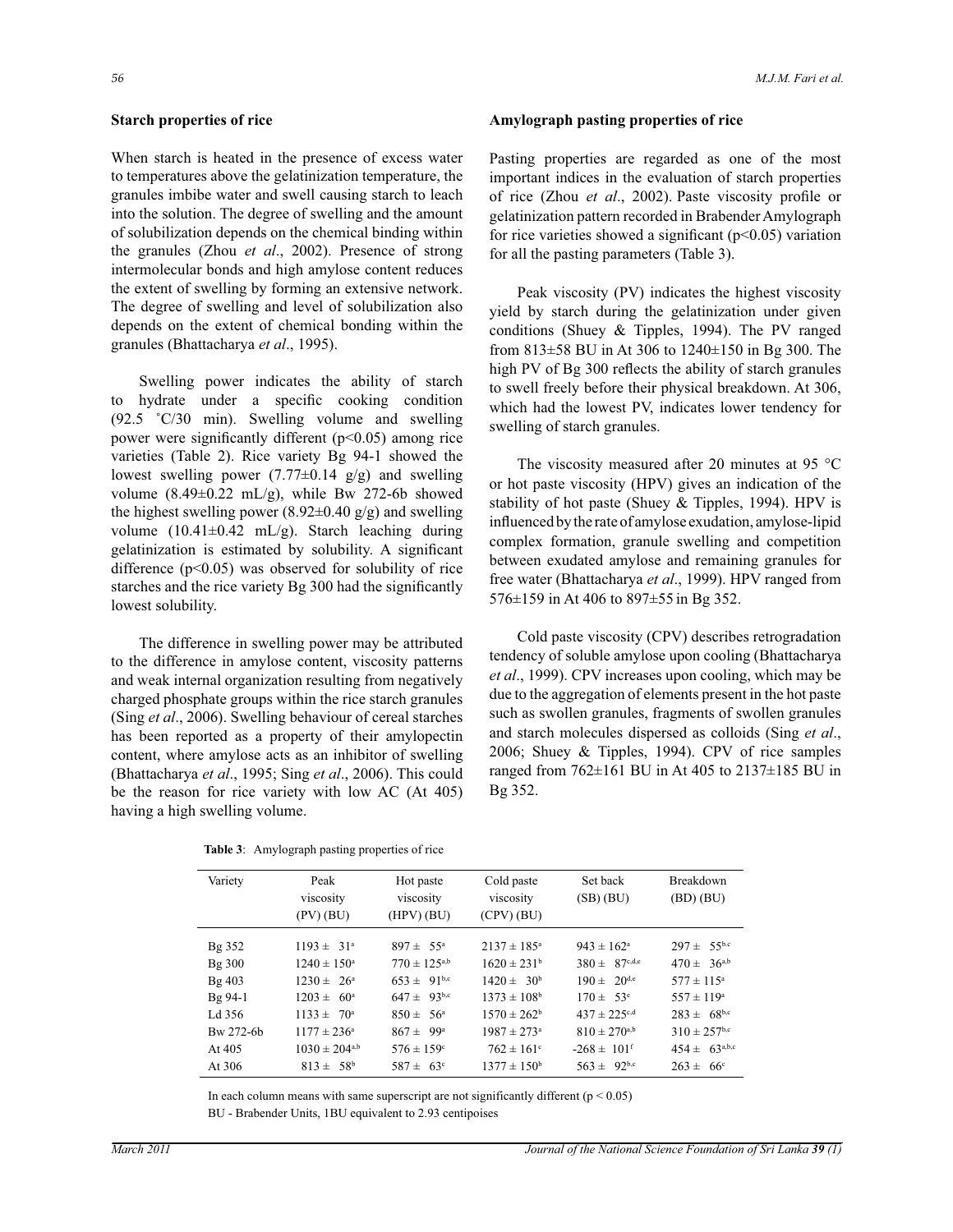Ĭ.

| Variety   | Tensile                    | Extensibility              | Elastic                 | Firmness               |
|-----------|----------------------------|----------------------------|-------------------------|------------------------|
|           | strength                   | (mm)                       | recovery                | $(\%)$                 |
|           | (g)                        |                            | $(\%)$                  |                        |
| Bg 352    | $16.7 \pm 3.4^{\circ}$     | $11.4 \pm 2.3^{\circ}$     | $50.3 \pm 6.1^{\circ}$  | $8.6 \pm 2.7^{\circ}$  |
| Bg 300    | $13.2 \pm 3.8^{\rm b}$     | $11.8 \pm 2.5^{\circ}$     | $46.6 \pm 8.2^{\circ}$  | $87.9 \pm 2.4^{a,b}$   |
| Bg 403    | $12.2 \pm 2.3^b$           | $11.8 \pm 2.1^a$           | $37.3 \pm 9.0^b$        | $85.8 \pm 3.9^b$       |
| Bg 94-1   | $12.1 \pm 4.6^b$           | $9.2 \pm 3.1^{\rm b}$      | $48.6 \pm 8.5^{\circ}$  | $88.2 \pm 3.4^{a,b}$   |
| Ld 356    | $10.7 \pm 3.6^{b,c}$       | $10.2 \pm 2.6^{a,b}$       | $35.6 \pm 10.3^b$       | $89.0 \pm 1.4^{\circ}$ |
| Bw 272 6b | $11.9 \pm 3.3^b$           | $10.3 \pm 1.5^{a,b}$       | $49.4 \pm 12.6^{\circ}$ | $87.6 \pm 1.1^{a,b}$   |
| At $405$  | $8.0 \pm 1.7$ <sup>c</sup> | $6.1 \pm 1.6^{\circ}$      | $26.2 \pm 5.4^{\circ}$  | $86.7 \pm 2.6^{a,b}$   |
| At 306    | $13.5 \pm 3.0^b$           | $6.0 \pm 1.8$ <sup>c</sup> | $52.2 \pm 14.5^{\circ}$ | $88.5 \pm 3.1^{\circ}$ |
|           |                            |                            |                         |                        |

**Table 4**: Textural characteristics of cooked rice noodles

In each column values with same superscript are not significantly different  $(p < 0.05)$ 

**Table 5**: Sensory attributes of noodles prepared from different rice varieties

| Variety   | Appearance       | Flavour          | Hardness         | <b>Stickiness</b> | Overall<br>acceptability |
|-----------|------------------|------------------|------------------|-------------------|--------------------------|
| Bg 352    | 63a,b            | 5.4 <sup>a</sup> | $5 \ 7^{a,b}$    | 5.9 <sup>a</sup>  | $5 \ 7^{a,b}$            |
| Bg 300    | $6.5^{\circ}$    | $5.5^{\circ}$    | 5.9 <sup>a</sup> | 6.0 <sup>a</sup>  | 6.2 <sup>a</sup>         |
| Bg 403    | 6.1a,b,c         | $5.5^{\circ}$    | $5 \, 3^{a,b}$   | 5.8 <sup>a</sup>  | $5.6^{a,b}$              |
| $Bg$ 94-1 | 6.4 <sup>a</sup> | 5.3 <sup>a</sup> | 5.4a,b           | 5.6 <sup>a</sup>  | $5.5^{a,b}$              |
| Ld 356    | $\zeta$ Qa,b,c   | $5.5^{\circ}$    | $5.6^{a,b}$      | 5.9 <sup>a</sup>  | $5.6^{a,b}$              |
| Bw 272-6b | $57^{b,c}$       | 5.3 <sup>a</sup> | 5.7 <sup>a</sup> | 57 <sup>a</sup>   | $5.5^{a,b}$              |
| At 405    | 3.5 <sup>d</sup> | $5.5^{\circ}$    | 3.1 <sup>c</sup> | 2.1 <sup>c</sup>  | 2.7 <sup>c</sup>         |
| At 306    | $5.5^\circ$      | 5.1 <sup>a</sup> | 4.8 <sup>b</sup> | 4.7 <sup>b</sup>  | 4.9 <sup>b</sup>         |

In each column values with same superscript are not significantly different  $(p < 0.05)$ seven point Hedonic scale

**Table 6**: Correlation between physicochemical properties of rice varieties and noodle quality

| Physicochemical<br>properties of rice | Noodle quality  |                   |                     |          |                     |               |
|---------------------------------------|-----------------|-------------------|---------------------|----------|---------------------|---------------|
|                                       | Cooking<br>loss | Swelling<br>ratio | Elastic<br>recovery | Firmness | Tensile<br>strength | Extensibility |
| Amylose                               | $-0.802***$     | $0.809***$        | $0.388*$            | 0.082    | $0.403*$            | $0.427*$      |
| Fat                                   | $-0.017$        | 0.037             | 0.215               | 0.023    | $-0.046$            | $-0.229$      |
| Protein                               | $0.367**$       | $-0.071$          | $-0.026$            | 0.231    | $-0.085$            | $-0.184$      |
| Swelling volume                       | $0.479**$       | $-0.324*$         | $-0.198$            | $-0.066$ | $-0.255$            | $-0.238$      |
| Swelling power                        | 0.225           | 0.011             | 0.089               | 0.055    | $-0.084$            | 0.058         |
| Solubility                            | $-0.109$        | 0.193             | 0.118               | 0.024    | 0.034               | 0.146         |
| Peak viscosity                        | $-0.541**$      | 0.296             | 0.079               | 0.085    | 0.102               | 0.380         |
| Hot paste viscosity                   | $-0.182$        | $0.402**$         | 0.239               | 0.188    | 0.189               | 0.286         |
| Cold paste viscosity                  | $-0.399*$       | $0.673**$         | $0.500*$            | 0.181    | $0.460**$           | $0.424**$     |
| Setback                               | $-0.213$        | $0.616**$         | $0.516**$           | 0.163    | $0.462**$           | $0.307*$      |
| <b>Breakdown</b>                      | $-0.374*$       | $-0.067$          | $-0.136$            | $-0.085$ | $-0.069$            | 0.121         |

 $*$  = Significant at p<0.05

 $\overline{a}$ 

L,

 $**$  = Significant at p<0.01

\*\*\* = Significant at  $p$  < 0.001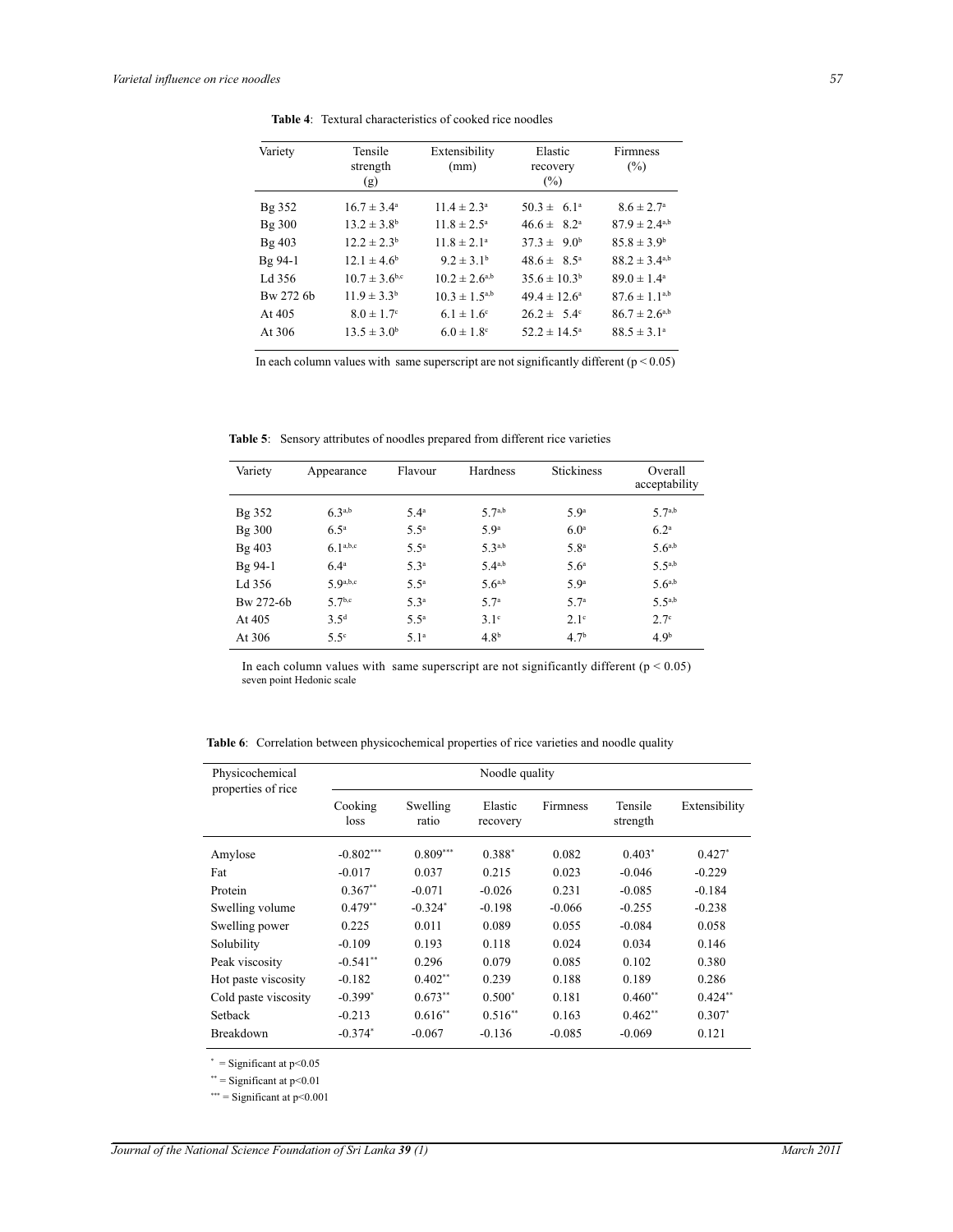

**Figure 1**: Cooking loss and swelling ratio of noodles prepared by different rice varieties

Breakdown viscosity (BD) is the measure of the susceptibility of cooked starch granules for disintegration, which is determined by the difference between PV and HPV (Sowbhagya & Ali, 2001). Rice variety Bg 403 and Bg 94-1 had significantly higher values for BD. Setback (SB) viscosity is an essentially derived tool that describes the difference between CPV and HPV. SB value indicates the recovery of the viscosity during cooling of heated starch suspension (Sing *et al*., 2006). Lowest SB value for rice variety At 405 is an indication that this variety is softer after cooking. At 405 has shown a low value for HPV, CPV, SB and BD.

# **Cooking quality of rice noodles**

Cooking loss and rehydration are important features for determining noodle quality. Rice noodles should have short cooking time with negligible loss of solids in cooking water. Low rehydration usually results in noodles with hard and coarse texture, but excess water uptake often results in soft and sticky noodles (Yoenyongbuddhagal & Noomhorm, 2002).

 All rice noodle samples showed an optimum cooking time of 5 minutes. Cooking quality characteristics of rice noodles is shown in Figure 1. Cooking loss was significantly different among the rice varieties and high in noodles made from At 405 (19.17 $\pm$ 3.50) while it was low in Bg  $403$  (9.19 $\pm$ 0.33). All high amylose rice varieties had comparatively low cooking loss. High cooking loss is undesirable as it indicates high solubility of starch, resulting in turbid cooking water, low cooking and sticky mouth feel (Bhattacharya *et al*., 1999). Cooking loss correlated negatively with AC of rice ( $r = -0.802$ ,  $p<0.001$ ). Swelling ratio was significantly ( $p<0.05$ ) low for At  $405$  (2.13 $\pm$ 0.08). There were no significant differences observed among the other varieties, which had comparatively similar values for rehydration.

## **Textural properties of cooked rice noodles**

Texture of cooked noodles is the most critical characteristic, which determines consumer acceptance of the product. In this study, aspects of noodle texture were evaluated using tensile testing, elastic recovery and firmness (Table 4).

 Tensile testing assesses the breaking strength and the breaking length of noodles. These properties correlated well with each other and it is an indication of how well the noodle strands resist breakdown (Seib *et al*., 2000). It also gives an indication on how the samples hold together during cooking and reflects the cooking tolerance and cooking quality of noodles (Bhattacharya *et al*., 1999). Tensile strength was significantly  $(p<0.05)$  high for Bg 352 (16.7 $\pm$ 3.4 g) and significantly low for At 405  $(8.0 \pm 1.8)$  g). Other varieties had comparable values for tensile strength. The distance to break the noodle strands is the measure for extensibility (Bhattacharya *et al*., 1999). The extensibility ranged from 6.0±1.8 in At 306 to 11.8±2.5 in Bg 300. Noodles prepared from At 405 flour had the lowest tensil strength and required shorter time to break, which indicates low extensibility. Increased tensile strength and extensibility were found in noodles made from high amylose rice. The results indicated that noodles became more difficult to stretch and break with the increase of AC of rice. Tensile strength of noodles showed a positive correlation with AC ( $r = 0.403$ ,  $p < 0.05$ ).

 The predominant characteristics of the quality of noodles related to textural characteristics such as translucency, colour, uniformity of appearance, mechanical strength and integrity, absence of sticky surface, which are characterized by firmness and elasticity (Sowbhagya & Ali, 2001). Elastic recovery of noodles ranged from 26.2±5.4 % in At 405 to 52.2±14.5 % in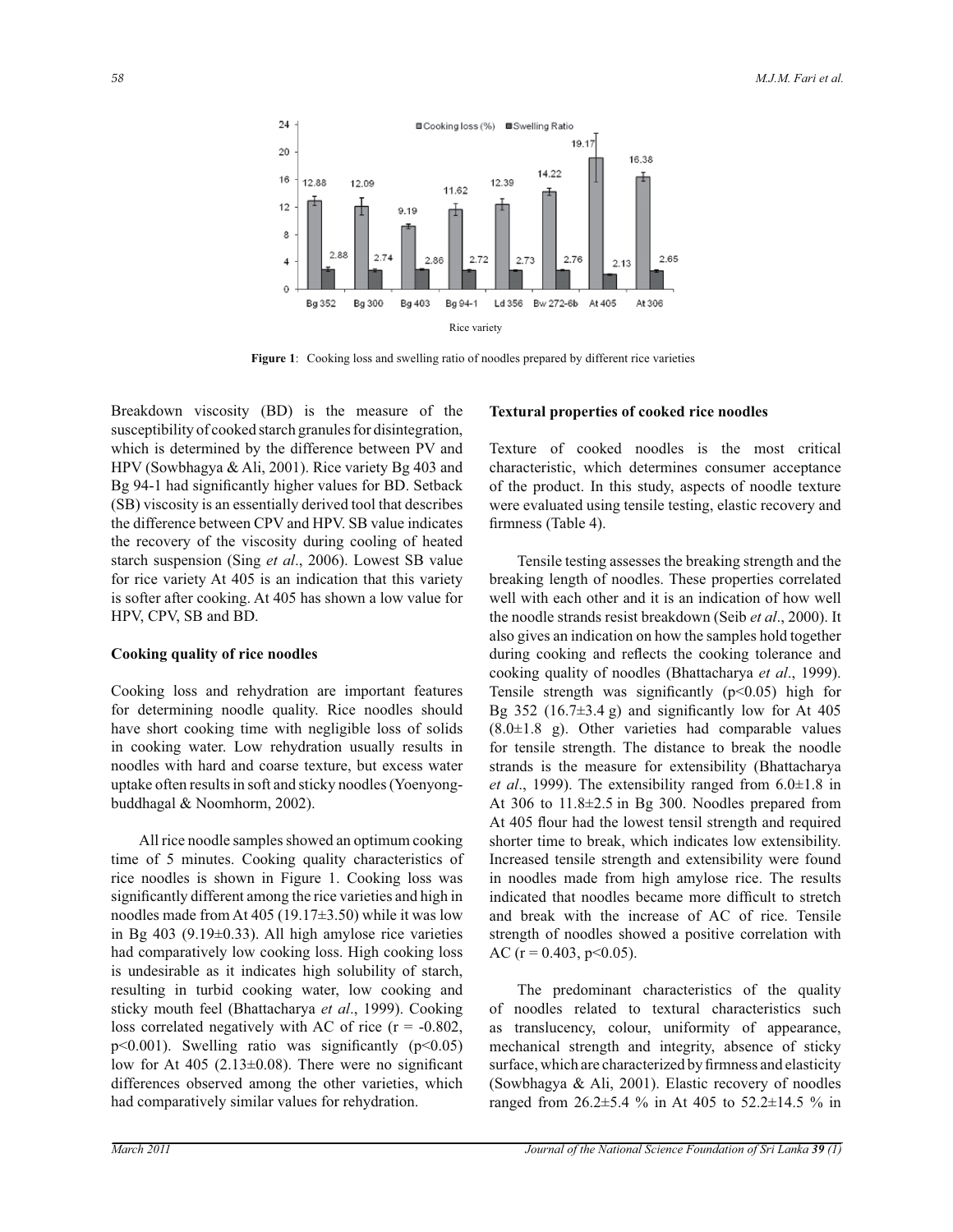At 306. Firmness of noodles ranged from 85.8±3.9 % in Bg 403 to  $89.0\pm1.4$  % in Ld 356. Noodles with higher firmness and elastic recovery can result in good quality noodles with low cooking loss (Chen *et al*., 2002).

#### **Sensory attributes of rice noodles**

The sensory attributes of rice noodles are given in Table 5. The appearance of rice noodles was significantly different amongst the noodles made out of different rice varieties. Noodles from rice variety At 405 and At 306 had a significantly ( $p \le 0.05$ ) low value for appearance, and the appearance was disliked by most of the panellists. Noodles made from all Bg varieties had higher values for appearance and were accepted by most of the panellists. There was no significant  $(p<0.05)$  difference observed for the flavour of rice noodles. The flavour of cooked noodles is a minor quality attribute from the consumer point of view compared to other characteristics.

 Hardness of rice noodles made out of Bg varieties was higher. Rice noodles made from Bg 300 had significantly ( $p<0.05$ ) higher value for hardness and were preferred by most panellists. Hardness and stickiness of rice noodles made from At 405 were significantly lower and this type was less preferred by the panellists. The rice noodles made from At 405 were very sticky and adhesive and this could be the reason for lower preference by the panellists. The panellists preferred hardness and stickiness of rice noodles made from other rice varieties. Hardness and stickiness of rice noodles are attributes of amylose content.

 Based on the scores for overall acceptability, rice noodles made from At 405 flour had the significantly (p<0.05) lowest score and were disliked by most of the panellists. Rice noodles made from Bg 300 flour had a significantly higher value. Results of the sensory attributes of rice noodles indicates that the panellists preferred less sticky rice noodles. The panellists preferred non sticky and hard noodles, irrespective of the flavour.

# **Relationship between physicochemical properties of rice and quality characteristics of noodles made from different varieties of rice flour**

Correlation analyses between physicochemical properties of rice varieties and the corresponding noodle qualities were examined. Pearson correlation coefficients were summarized in Table 6.

 The amylose content significantly correlated negatively with cooking loss  $(r = -0.802, p<0.001)$ positively with swelling ratio ( $r = 0.809$ ,  $p < 0.001$ ) of noodles. AC positively correlated significantly at  $p<0.05$ with tensile strength, extensibility and elastic recovery. Desirable quality characteristics of rice noodles were observed among noodles made from the local rice varieties with high AC.

 Fat content of the different varieties of rice did not have a significant effect on the rice noodle properties. A significant positive correlation was observed between protein content of rice and cooking loss in noodles. Flour solubility was expected to have a positive correlation with cooking loss as shown in studies of Yoenyong-buddhagal & Noomhorm (2002). In the present study it was negative and not significant. Swelling power of rice flour had a very poor relationship to noodle characteristics and was not significant.

 Amylograph peak viscosity showed a significant negative correlation with  $(r = -0.541, p<0.01)$  cooking loss. HPV correlated negatively with cooking loss but was not significant. HPV showed a significant positive correlation with swelling power ( $p=0.402$ ,  $p<0.01$ ). Positive correlation found between HPV textural parameters and PV with swelling ratio and extensibility of noodles was not significant. A high HPV generally represents low cooking loss and superior eating quality (Bhattacharya *et al*., 1999). Cold paste viscosity correlated negatively with the cooking loss ( $r=0.399$ ,  $p<0.05$ ), and positively with rehydration ( $r=0.673$ ,  $p<0.01$ ), elastic recovery (r=0.501, p<0.01), tensile strength (r=0.460,  $p<0.01$ ) and extensibility ( $r=0.424$ ,  $p<0.01$ ). Setback viscosity correlated positively with swelling power, elastic recovery, tensile strength and extensibility at p<0.01. Breakdown correlated negatively with cooking loss.

#### **Acknowledgement**

The authors acknowledge the Rice Research & Development Centres of the Department of Agriculture for supplying samples of rice for the study.

#### **Reference**

- 1. American Association of Cereal Chemists (AACC) (1995). Approved Methods of the AACC, (9<sup>th</sup> edition). American Association of Cereal Chemists, Minnesota, USA.
- 2. Bhattacharya M., Zee S.Y. & Corke H. (1999). Physicochemical properties related to quality of rice noodles. *Cereal Chemistry* **76**(6): 861-867.
- 3. Chen Z., Legger A., Hassen J.P.H., Schols H.A. & Voragen A.G.J. (2002). Evaluation of starch noodles made from three typical Chinese sweet-potato starches. *Journal of*